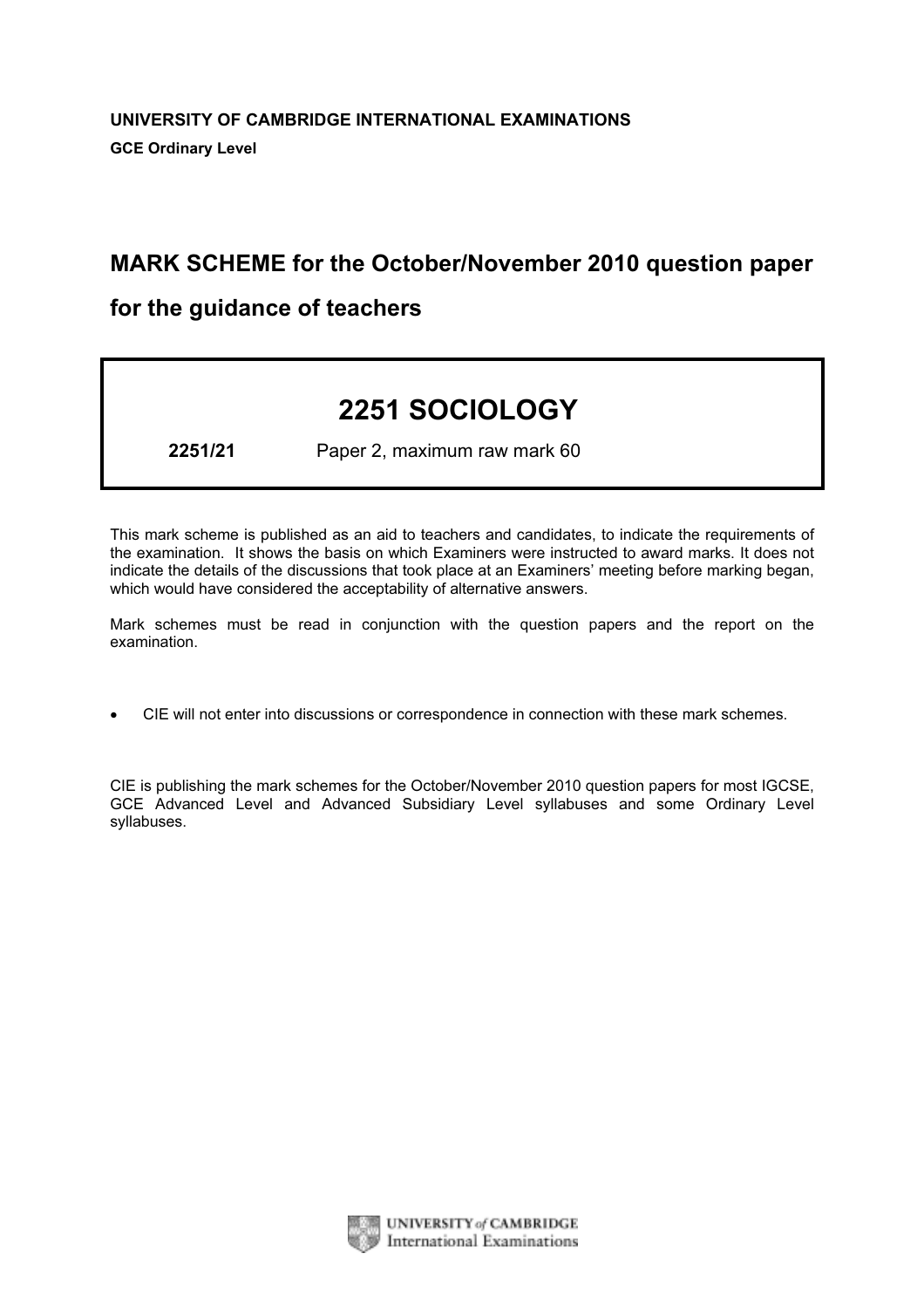| Page 2 | Mark Scheme: Teachers' version      | <b>Syllabus</b> | Paper |
|--------|-------------------------------------|-----------------|-------|
|        | GCE O LEVEL - October/November 2010 | 2251            | 94    |

# Section A: The Family

1 Marriage can take different forms: monogamy, serial monogamy and polygamy. In most modern industrial societies monogamy and serial monogamy are widely practised.

# (a) What is meant by the term serial monogamy? [2]

 A series of marriages, one man to one woman, found in Europe and the USA, where there are high rates of divorce and remarriage.

 2 marks for a clear definition along these lines, 1 mark for an incomplete definition showing some understanding.

# (b) Describe two reasons why many divorced people remarry. [4]

 Examples include: romantic love and the belief that marriage to another partner will last, financial security, companionship, help with child-rearing and ideas that two-parent families are better than one-parent families.  $(2 \times 2)$ 

# (c) Explain why divorce rates are high in many modern industrial societies. [6]

 Relevant factors include: changes in the law making divorce easier and cheaper to obtain; growing independence of women; higher expectations of marriage, less social stigma attached to divorced people, etc.

- 0–3 At this level, answers will be confined to just one or two relevant factors, with little depth of understanding.
- 4–6 A basic review of several relevant factors would fit the bottom of this band. A more detailed answer with evidence of good sociological understanding would merit full marks.

#### (d) Assess the effects on society of a high divorce rate. [8]

 Answers may include, for example: more single-parent families and single-member households, higher cost of welfare provision, high stress and ill health rates linked to divorce, changes in consumption patterns and leisure pursuits.

- 0–3 A few basic points based on common sense rather than sociological insight can be expected at this level.
- 4–6 A few relevant sociological observations may be made, but answer may be one-sided or lack depth.
- 6–8 The answer will consider several relevant effects and demonstrate good sociological understanding of the topic.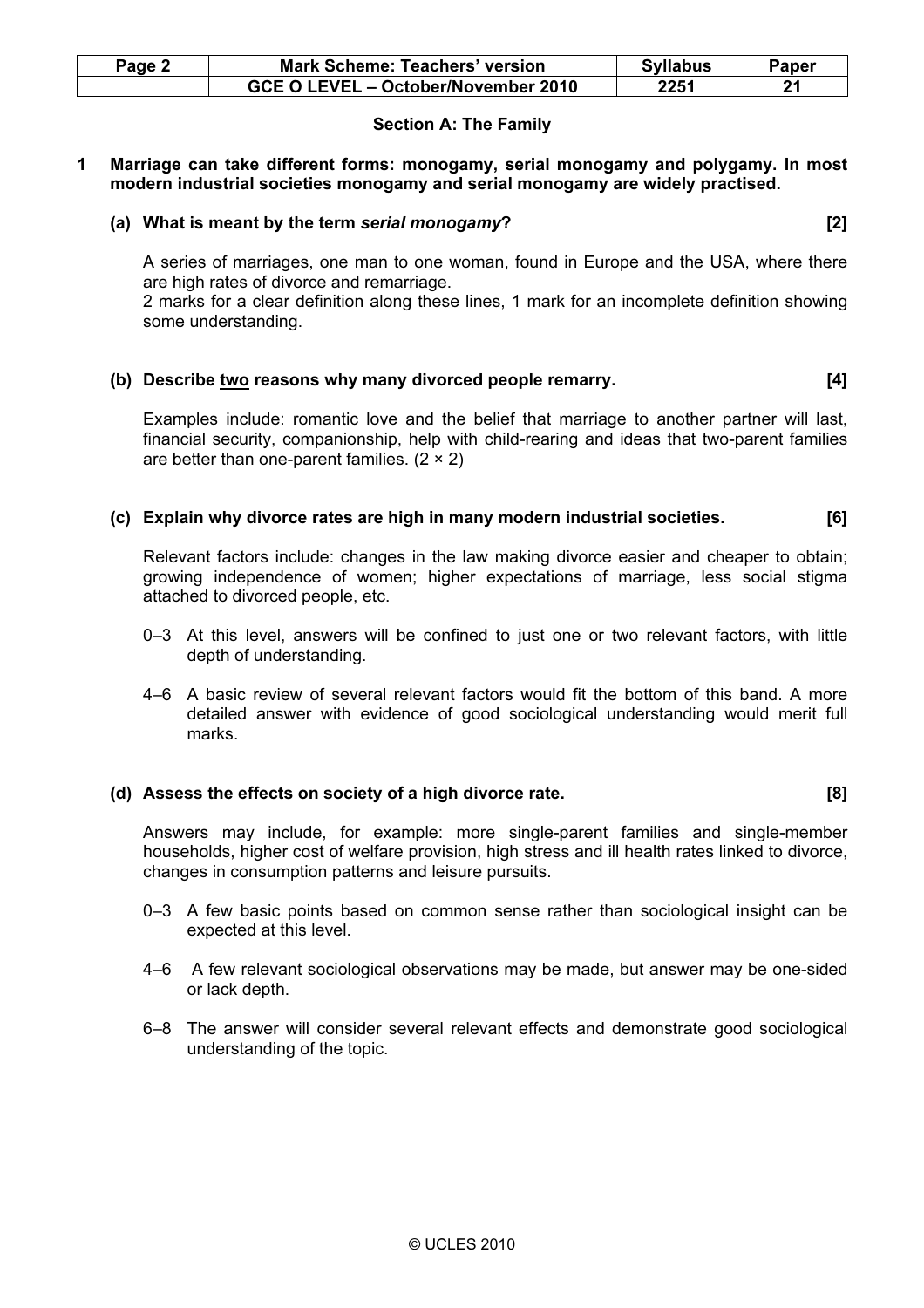| Page 3 | <b>Mark Scheme: Teachers' version</b> | <b>Syllabus</b> | Paper |
|--------|---------------------------------------|-----------------|-------|
|        | GCE O LEVEL - October/November 2010   | 2251            |       |

# 2 Roles within the family have changed considerably in modern industrial society and men and women now have more equal roles in the home.

# (a) What is meant by the term equal roles? [2]

 The sharing of household tasks between men and women. A clear definition along these lines = 2 marks. An incomplete definition showing some understanding = 1 mark.

#### (b) Describe two ways in which family roles have changed as societies have modernised. [4]

 Examples include the sharing of child-rearing and household tasks, both partners in paid employment and the sharing of decision-making.  $(2 \times 2)$ 

# (c) Explain why some women may find it difficult to achieve equality within the family. [6]

- 0–3 A few common sense observations pertinent to the question, possibly relying on assertion and with some over-generalisation.
- 4–6 The answer will display appropriate sociological knowledge and evaluation. At the top of the band, there will be a clear attempt to assess the extent to which women still experience inequality in the home.

# (d) How far are family roles more equal in modern industrial societies? [8]

- 0–3 A few commonsensical answers, possibly relying on assertion and with some overgeneralisation.
- 4–6 Awareness of the relevant issues will appear at this level but may lack depth/breadth.
- 7–8 A sound account of the symmetrical family thesis, perhaps with one or two critical points, would merit 7 marks. To reach the top of the band, the answer would have more development and/or breadth.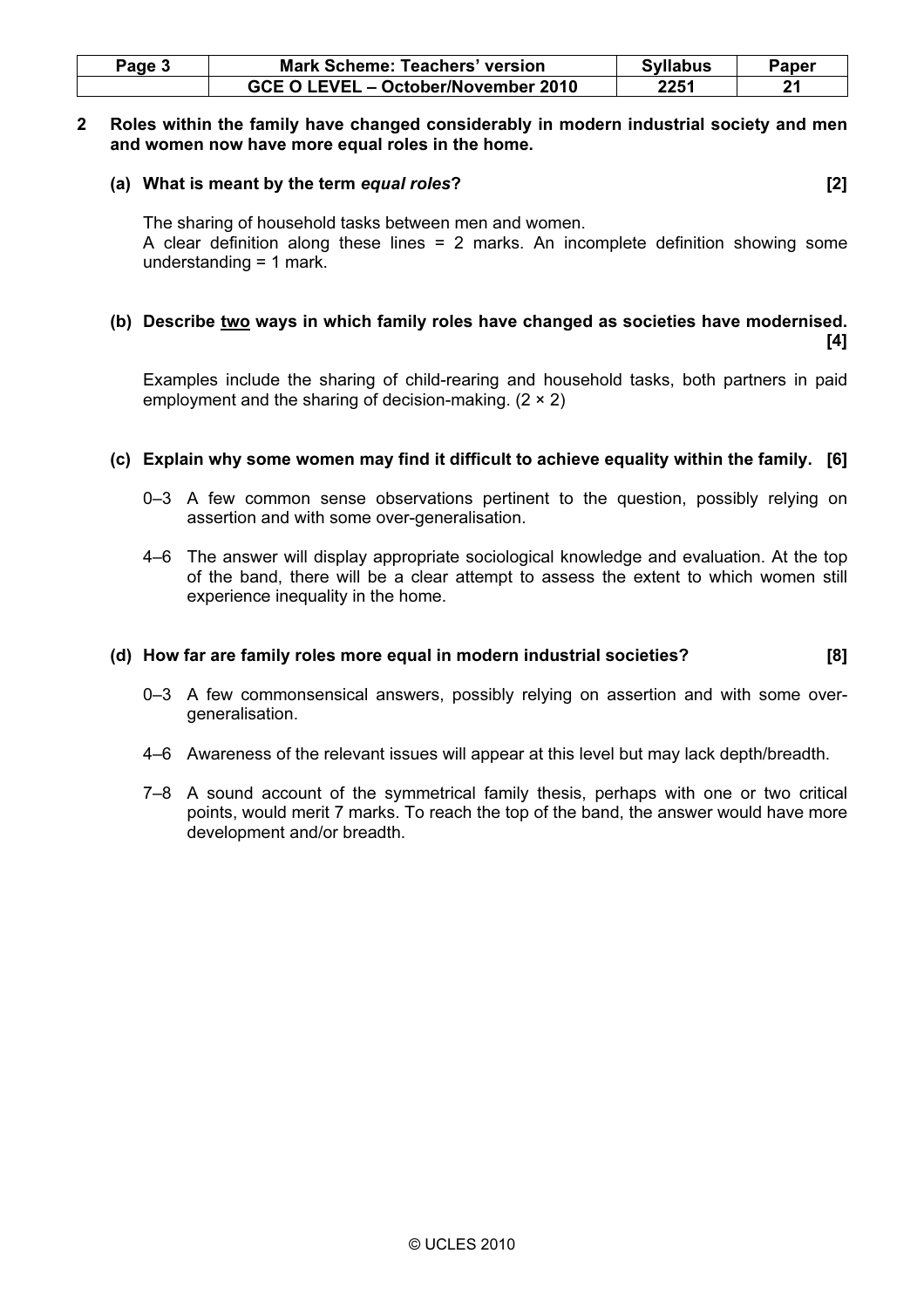| Paqe 4 | <b>Mark Scheme: Teachers' version</b> | <b>Syllabus</b> | Paper |
|--------|---------------------------------------|-----------------|-------|
|        | GCE O LEVEL - October/November 2010   | 2251            | 21    |

# Section B: Education

# 3 Girls are now outperforming boys at school in most modern industrial societies. However, gender divisions still exist in education.

# (a) What is meant by the term gender? [2]

The socially expected behaviour patterns of males and females.

 A clear definition along these lines = 2 marks; an incomplete definition showing some understanding = 1 mark.

#### (b) Describe two ways in which gender socialisation may affect educational achievement.  $[4]$

 Examples include: parental expectations of males and females, emphasis on the domestic sphere and finding a husband for girls and breadwinner role for boys, peer group influences, subject choices and teacher expectations.

# (c) Explain how boys and girls may be treated differently within the education system. [6]

 Examples include: teacher expectations, uniforms, subject choice, discipline and punishments for bad behaviour.

- 0–3 A few basic observations, possibly relying on assertion and with some overgeneralisation.
- 4–6 Several appropriate factors may be identified and, at the top of the band, recognition that there have recently been changes in the treatment of gender issues in schools may appear.

# (d) To what extent may the influences of teachers and schools affect a pupil's educational achievement? [8]

- 0–3 A few general points based on common sense rather than sociological insight can be expected at this level.
- 4–6 A few relevant sociological points will be made, but with limited development and lack of depth.
- 7–8 The answer will demonstrate a good understanding of the role of school processes, labelling and the self-fulfilling prophecy in influencing a pupil's performance.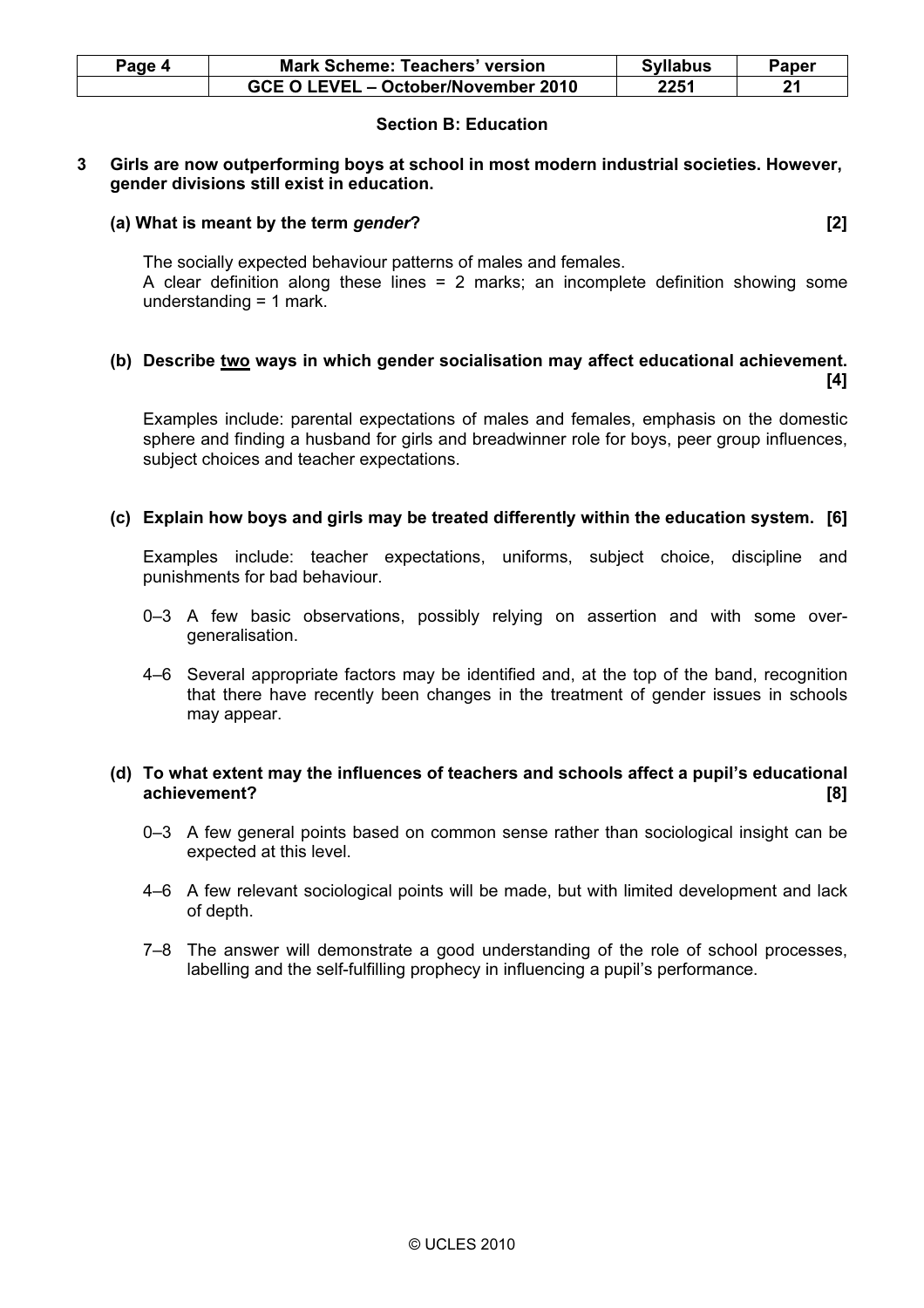| Page 5 | <b>Mark Scheme: Teachers' version</b> | <b>Syllabus</b> | Paper |
|--------|---------------------------------------|-----------------|-------|
|        | GCE O LEVEL - October/November 2010   | 2251            | 04    |

# 4 The educational performance of pupils can be greatly influenced by the peer group.

#### (a) What is meant by the term *peer group*? [2]

 A group of people usually of a similar age and status with whom a person mixes socially. 2 marks for a clear definition along these lines and one mark for an incomplete definition showing some understanding.

# (b) Describe two characteristics of the peer group. [4]

 Examples may include: similar interests in fashion, music, the use of a distinct language code, adherence to stereotypical gender roles and a desire to conform/gain the acceptance of the group.  $(2 \times 2)$ 

# (c) Explain how language use can affect the educational achievement of pupils. [6]

- 0–3 A few general points about language use with no links to its role in educational success.
- 4–6 At this level, answers must focus on the links between language and educational performance. Reference to the middle class nature of schools and the ethnocentric curriculum may appear or an account of Bernstein's language codes and their effect on pupils' achievement.

#### (d) How might government educational policies affect pupils' educational performance? [8]

- 0–3 Answers at this level may be confined to assertion and generalisation.
- 4–6 A few basic, if relevant, sociological points will appear. Answers may be narrow or onesided.
- 7–8 Answers at this level will include reference to and some attempt at analysis of educational policies such as: compensatory education, ethnocentric curriculum, testing e.g. SATs and exams, streaming, and catchment areas. Good answers will include a range of points with some attempt at assessment.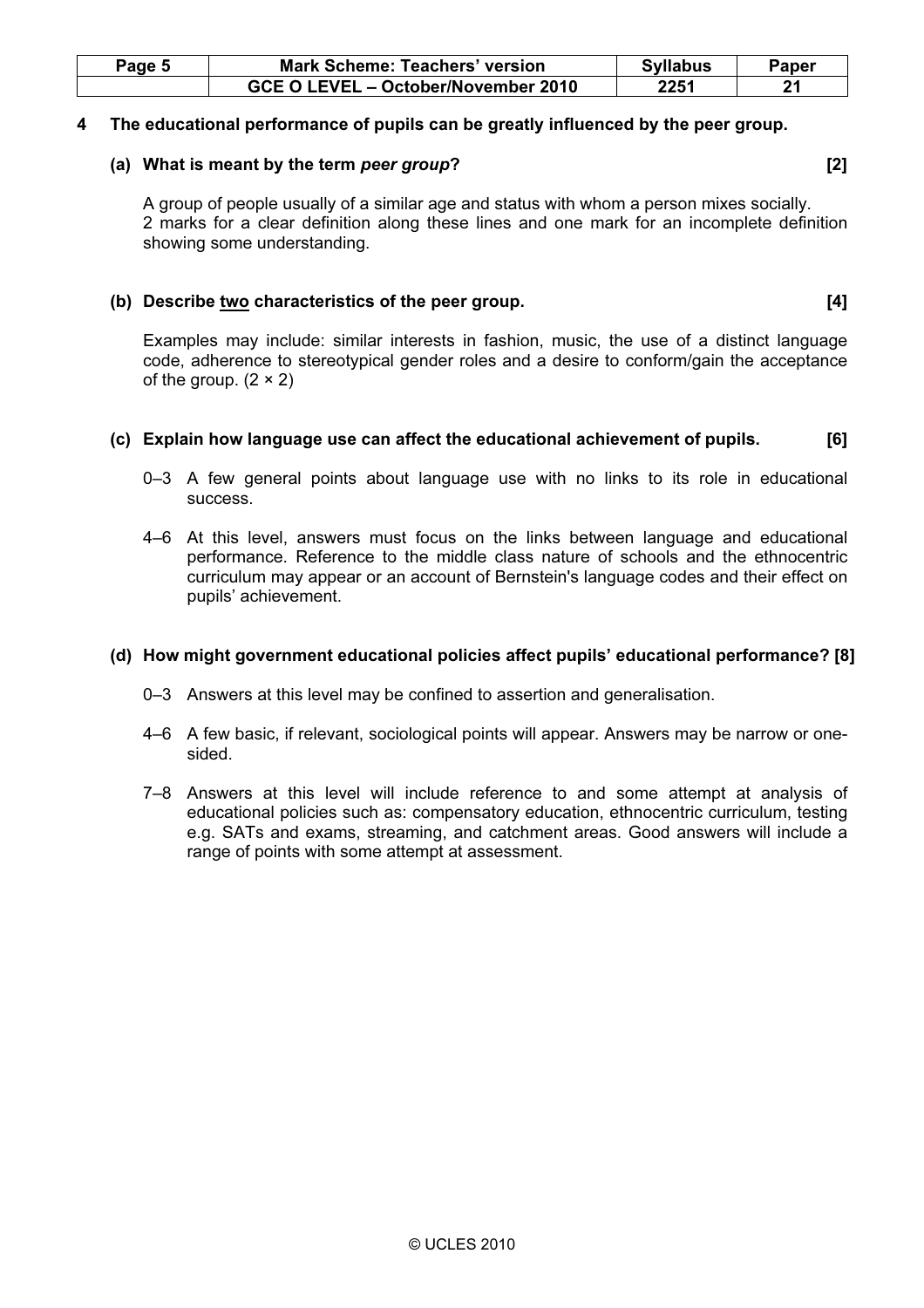| Page 6 | <b>Mark Scheme: Teachers' version</b> | <b>Syllabus</b> | Paper |
|--------|---------------------------------------|-----------------|-------|
|        | GCE O LEVEL - October/November 2010   | 2251            |       |

# Section C: Crime, Deviance and Social Control

#### 5 In society some groups are more likely to be labelled as deviant than other groups.

#### (a) What is meant by the term *labelling*? [2]

 Defining a person or group in a certain way, as a particular 'type' of person or group. A clear definition along these lines = 2 marks. An incomplete definition showing some understanding = 1 mark.

# (b) Describe two groups within society who are more likely to be labelled deviant than others. [4]

 Examples include: young working class males, ethnic minorities and teenagers in inner city areas.  $(2 \times 2)$ 

# (c) Explain how labelling may lead to an increase in recorded crime. [6]

- 0–3 General comments about deviance, with little or no reference to labelling theory, may be worth one or two marks. A few basic points about labelling theory would merit 3 marks.
- 4–6 A clear account of how labelling theory works, perhaps with only marginal reference to deviance, would be worth 4 marks. A developed explanation with clear links to deviant behaviour would merit 5 or 6 marks.

#### (d) Assess the likely consequences for a group that has been labelled deviant. [8]

 Likely consequences include, for example: adverse reaction from other members of society; prejudice and discrimination; marginalisation and difficulty integrating into mainstream society; deviancy amplification.

- 0–3 A few general points based on common sense rather than sociological insight can be expected at this level.
- 4–6 A few relevant sociological observations will be made, but with limited extension and depth.
- 7–8 The answer will consider several relevant consequences in reasonable detail. At the top of the band, there will be some recognition, implicit or explicit, of the idea of deviancy amplification.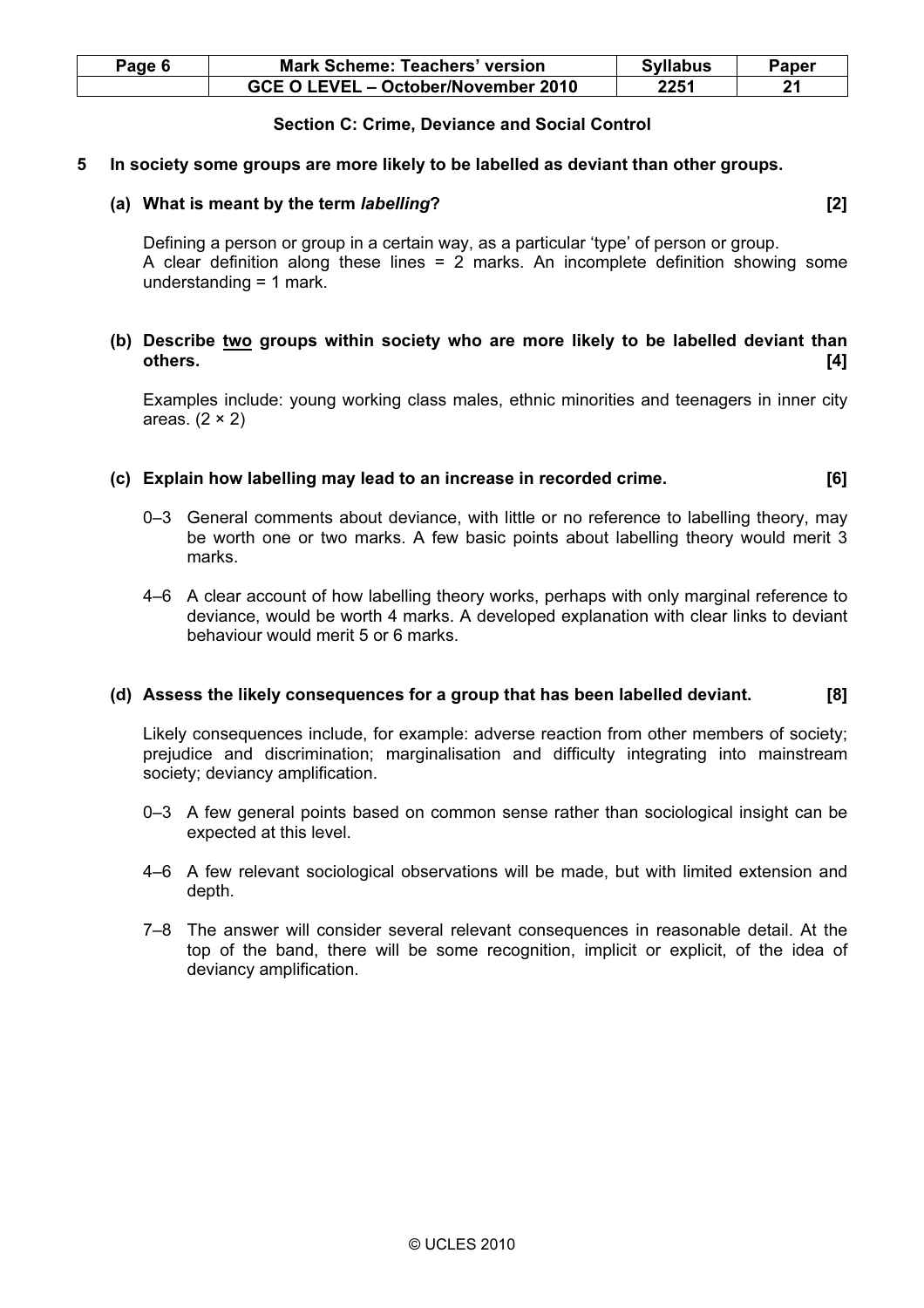| Page | <b>Mark Scheme: Teachers' version</b> | <b>Syllabus</b> | Paper |
|------|---------------------------------------|-----------------|-------|
|      | GCE O LEVEL - October/November 2010   | 2251            |       |

#### 6 Police records suggest that young working class males living in the inner cities are more likely than other groups to become involved in juvenile delinquency.

#### (a) What is meant by the term juvenile delinquency? [2]

 Crimes committed by young people, usually under the age of 18. A clear definition along these lines = 2 marks. An incomplete definition showing some understanding = 1 mark.

#### (b) Describe two reasons why it appears that more crime is committed in inner city areas.  $[4]$

 Reasons may include, for example: poverty, unemployment, cultural traditions, social disorganisation, boredom and the opportunity for crime, etc. Candidates may also refer to the concentration of police resources in these areas. (2 × 2)

# (c) Explain why women appear to commit fewer crimes than men. [6]

 Factors include, for example, gender role socialisation, police attitudes to female offenders, see women as less of a threat than men, girls tend to be more closely supervised by parents, reducing their chances of being involved in a crime, and constraints placed on women by the demands of the housewife/mother role.

- 0–3 A few basic observations based on common sense rather than sociological insight.
- 4–6 A few relevant factors based on sound sociological knowledge would fit the bottom of this band. A wide range of points demonstrating good sociological understanding would merit full marks.

# (d) Assess the extent to which official crime statistics may not accurately reflect the amount of crime in society. [8]

 The influence of police decisions plays a key role in compiling crime statistics. However, other factors need to be considered, e.g. social deprivation and alienation.

- 0–3 A few isolated points about the limitations of official statistics in general and/or with reference to crime specifically may appear at this level.
- 4–6 At this level, answers should include a range of points such as, for example, police activity and the way that some crimes go unrecorded. Reference to self-report and victim studies may also appear.
- 7–8 A solid critique of official crime statistics will appear and there will be some attempt at assessment and an overall conclusion.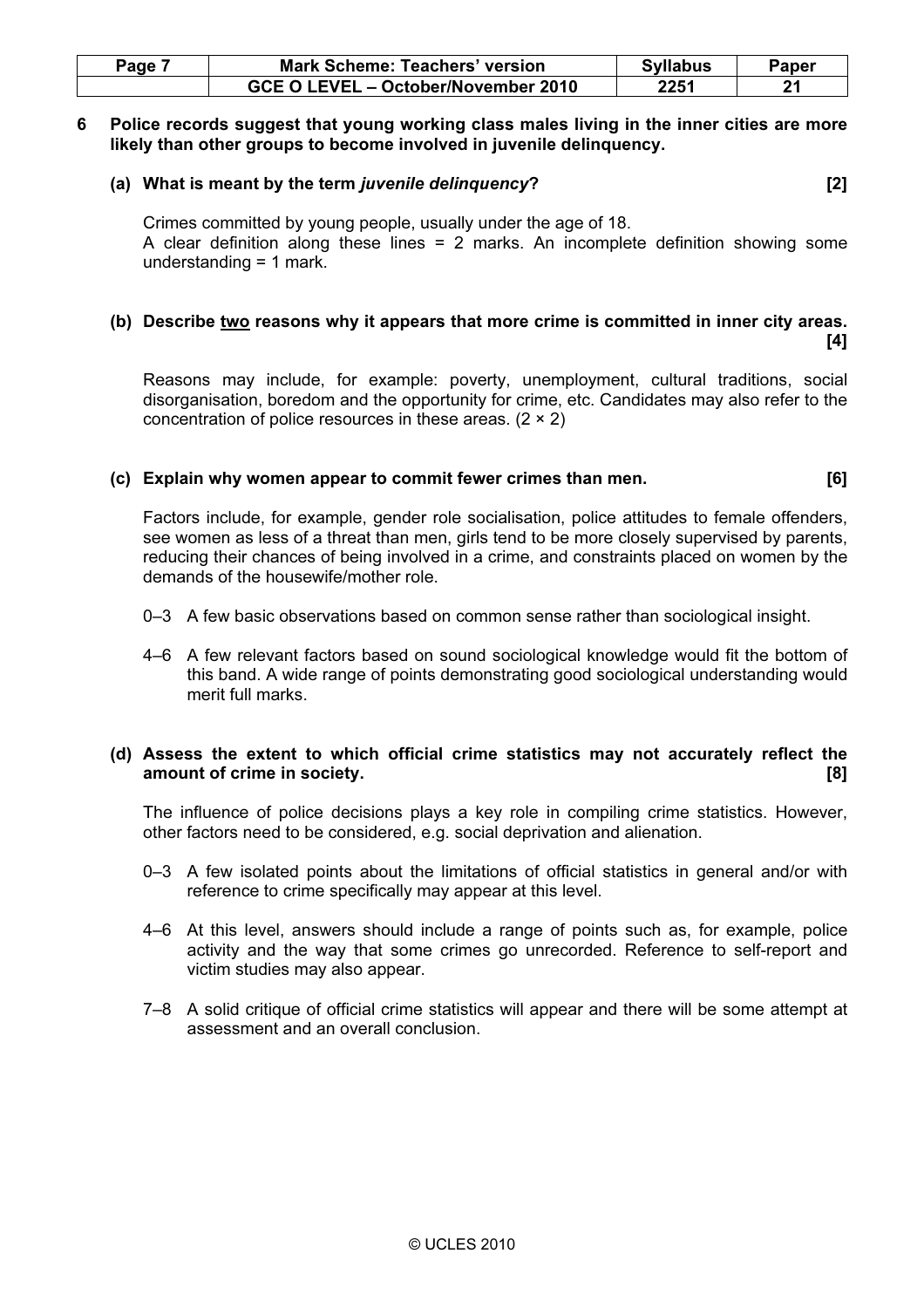| Page 8 | <b>Mark Scheme: Teachers' version</b> | <b>Syllabus</b> | Paper |
|--------|---------------------------------------|-----------------|-------|
|        | GCE O LEVEL - October/November 2010   | 2251            |       |

# Section D: The Mass Media

# 7 It is important for democracy that the mass media is not censored by the government.

# (a) What is meant by the term censorship? [2]

 The suppression of published or broadcast materials. A clear definition along these lines  $= 2$  marks. An incomplete definition showing some understanding = 1 mark.

# (b) Describe two ways in which young people may be influenced by the messages and images presented by the mass media. [4]

 Examples include: advertising, stereotyping, role models, fashion, music and youth culture and the imitation of TV violence.  $(2 \times 2)$ 

# (c) Explain why it might be a matter of concern in a democratic society that a few powerful individuals own most newspapers and television channels. [6]

 Good answers will highlight the importance of television as an influence on political debate and decision-making in democratic societies. The potential for bias and manipulation by powerful media moguls will be considered. Links between owners and political parties may also be explored.

- 0–3 A few basic observations, possibly relying on assertion and with some overgeneralisation.
- 4–6 A clear and accurate explanation will be offered and at the top of the band the candidate will reach appropriate and well-reasoned conclusions.

#### (d) How far, and in what ways, may the mass media influence people's behaviour? [8]

 Answers may include: the hypodermic syringe model, audience selection and the cultural approach, which sees the media as creating a culture or climate of thought, within which people hold opinions.

- 0–3 A few general points based on common sense rather than sociological insight can be expected at this level.
- 4–6 A few relevant sociological points will be made, possibly relying on one particular model or lacking detailed treatment of more than one explanation.
- 7–8 The answer will demonstrate a sound understanding of the main explanations. At the top of the band, some attempt to assess the explanations may be evident.